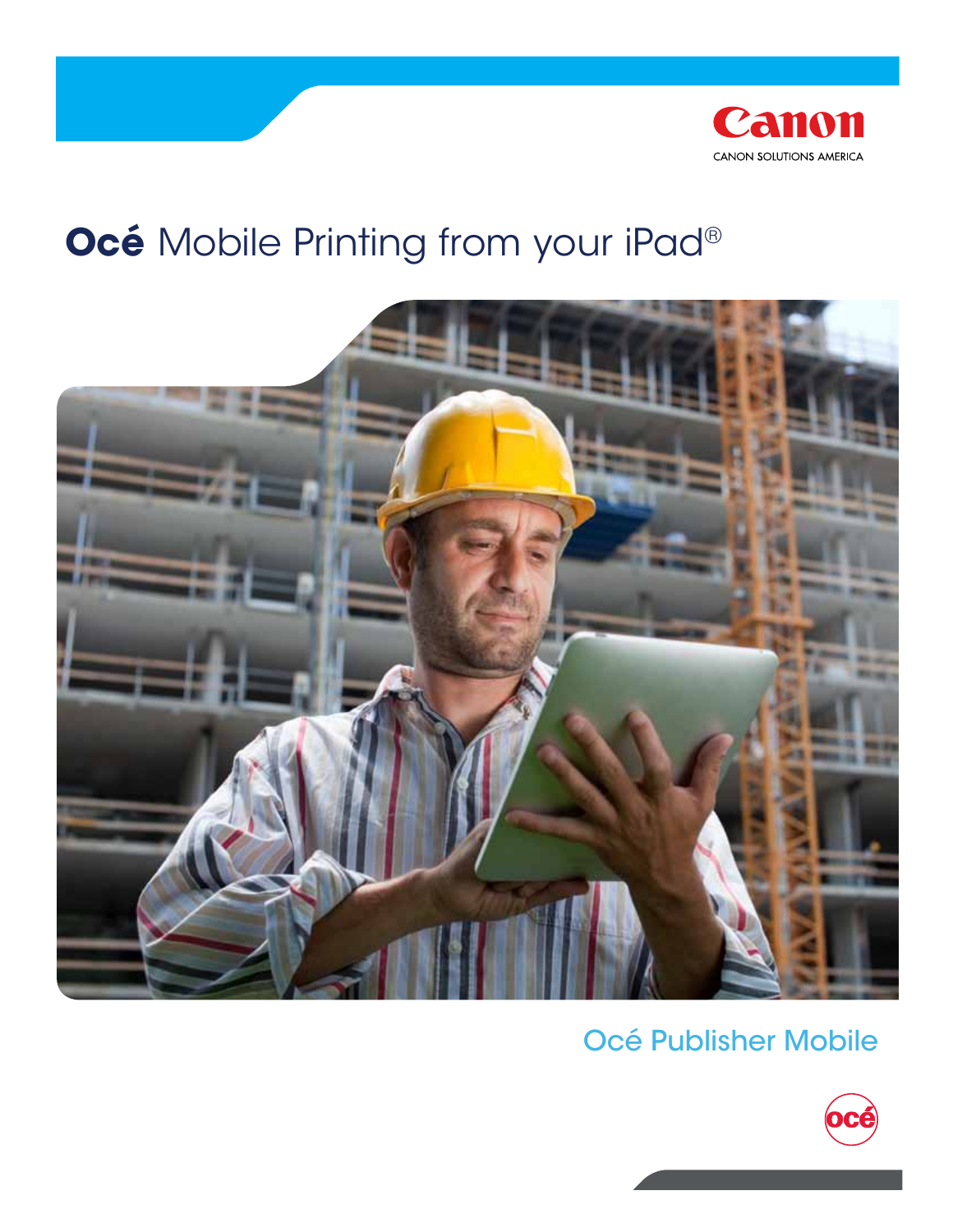### **Print from any mobile device**

Hassle-free printing from a smartphone or tablet? With the Océ Publisher Mobile App for iPad, your employees can print at any time, and from any mobile device connected to your network.

#### **How can you make flexible working even easier**

You would like to offer your employees flexible working opportunities, including mobile printing. Many office workers with a mobile device cannot use it for printing, although they would like to. Mobile printing should be just as easy as printing from a PC, and it should also occur within the existing IT infrastructure.

#### **Hassle-free printing, on the go**

With the Océ Publisher Mobile App for iPad, your staff can print directly to an Océ wide format printer from a smartphone or tablet - from any location within reach of the WiFi router part of your organization's network. While using their mobile devices they can send a print job directly to an Océ wide format printer.



#### **More options for busy professionals**

Now your employees can discuss a change, make an annotation, use their mobile devices or tablet to connect to the cloud and send a print request to an Océ wide format printer via Océ Publisher Mobile App for iPad.

Océ Publisher Mobile App for iPad is an application that enables you to easily plot from an Océ system with your iPad device. Océ TCS, TDS, Océ ColorWave® and Océ PlotWave® systems are supported. Supported files for printing include PDF, PLT, TIFF and DWF.

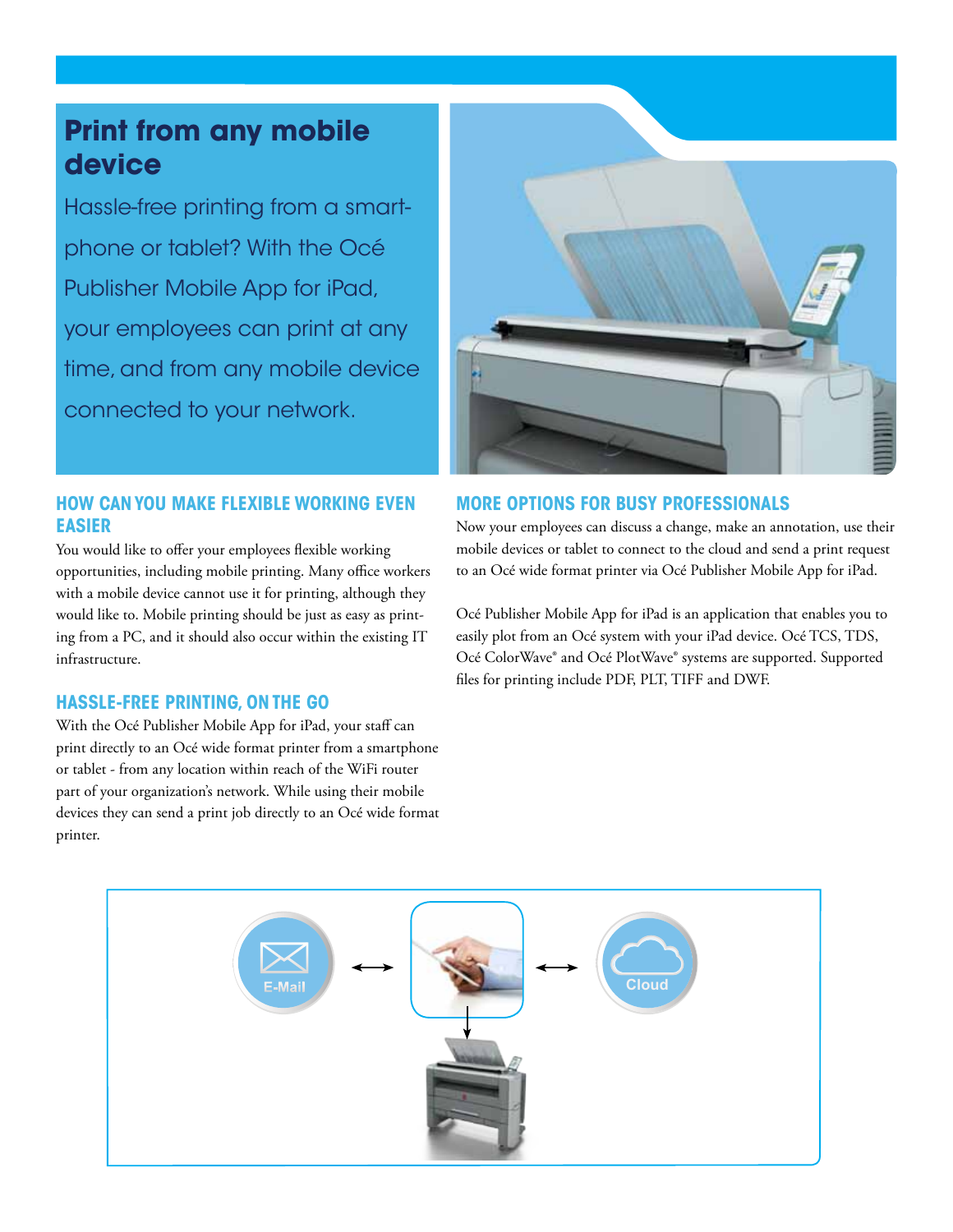### **Océ** Publisher Mobile Print from your iPad





#### **INCREASED PRODUCTIVITY**

Mobile printing means fewer delays in document printing. Sometimes it is easier or more comfortable to view information on paper rather than on screen, for example when discussing large format drawings or detailed technical documents. Océ Publisher Mobile App allows your employees to print documents if, and when, they need them.





#### **The advantages of Océ Publisher Mobile App for your organization**

- Work more flexibly: print from anywhere within your existing network environment
- Print from iPad mobile devices via a Wi-Fi router
- Work more efficiently
- Have your prints available more quickly